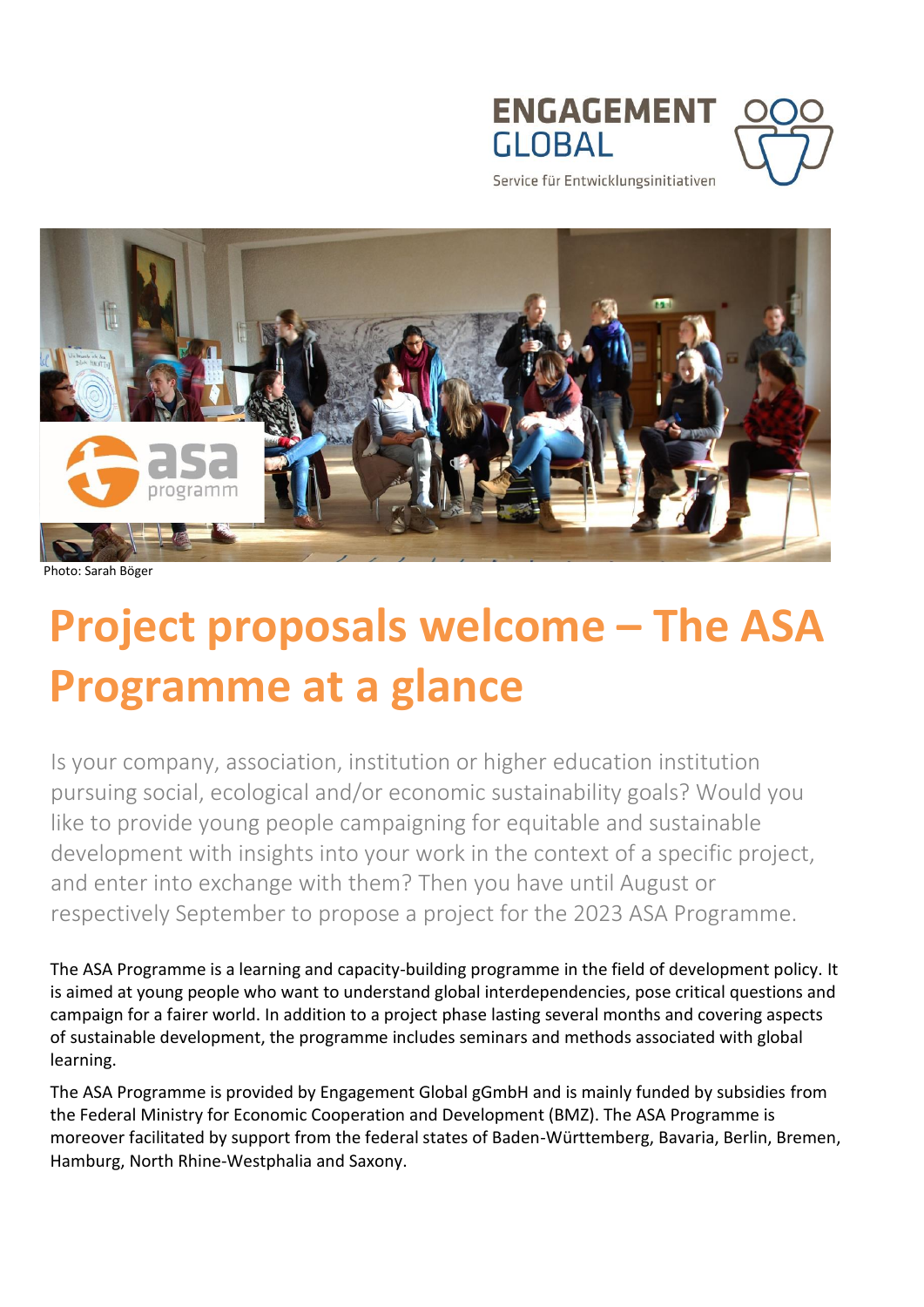# How the programme is designed

#### **Seminars**

Seminars lasting several days both before and after the project phase are a fixed element of the ASA Programme. They impart development policy expertise and methodology relating to group, educational and project activities. In the spirit of global learning and education for sustainable development (ESD), the participants shed light on their own role (in the project) and learn about possible courses of action regarding global challenges.

#### **Project phase**

In three- or six-month projects, which the ASA Programme aims to realise together with you in countries in Africa, Asia, Latin America or Southeast Europe as well as in Germany, the participants learn about new aspects of their professional field of work. At the same time they contribute to specific project goals. Depending on your needs as a partner institution, they for instance carry out an analysis, organise trainings and workshops or support your public relations work. During the project phase exchange and knowledge transfer occur in both directions.



 $\overline{a}$ 

Projects, which could if necessary be conducted digitally, are also to be acquired for the 2023 cohort; in other words they could also be run without the participants having to be present in the event of persistent travel and contact restrictions, or security risks. We would therefore request that your project proposal also includes the design for a digital implementation variant of your project.<sup>1</sup> Digital-only project proposals are also welcome, with our prior approval.

#### **Reflection and areas of learning for former participants**

Building on the impetus from the project, former participants are invited to help shape the programme and continue their professional development. They are often involved on a long-term basis, for example as team leaders at the seminars or in the selection of participants in the ASA programme. This teaches them to think about the aspects of sustainability and global justice in many areas of their lives, and to be active advocates thereof; be it in everyday life, their profession, or in their sociopolitical participation.

# What we're offering

The project phases in the context of the ASA Programme make a contribution to the 17 Sustainable Development Goals (SDGs). The programme is divided into three elements. These differ according to the spheres of activity of the partner institutions from different areas of global sustainable development (civil society, business and academia). They also vary with a view to the programme format. The two possible programme formats, basic and global, delineate the composition of the participant teams. We advertise places for participants from Germany, manage the application process, and conduct a selection procedure that has been tried and tested over many years.

 $<sup>1</sup>$  Information on this can be found in the document "Criteria for digital project variants"</sup>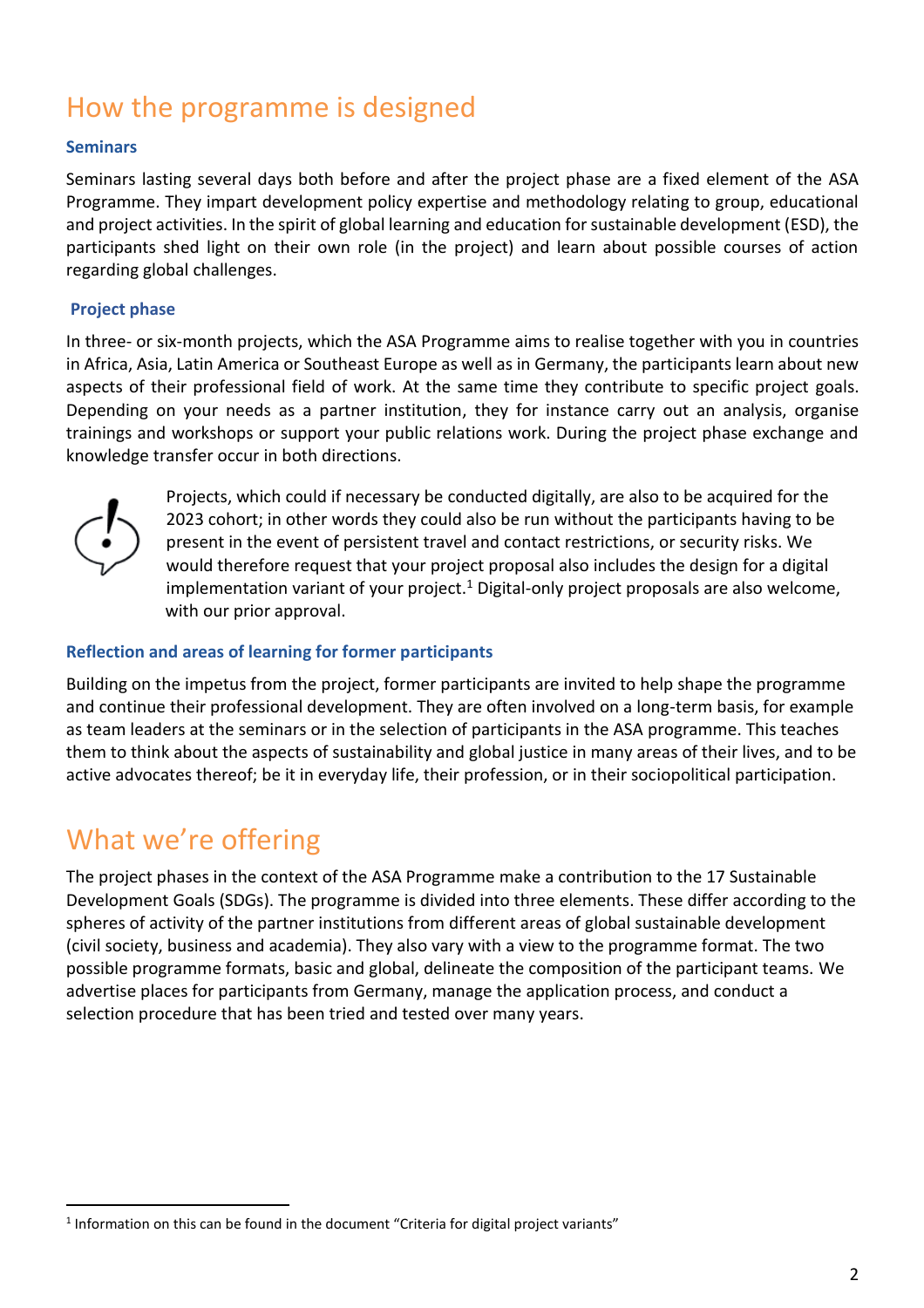#### **ASA | Cooperation with non-governmental organisations and state-run development cooperation institutions**

**Basic format:** the participants mainly based in Germany are actively involved for three months in a project at a partner institution from a country in Africa, Asia, Latin America or South-Eastern Europe; online from Germany if applicable.

**Global format:** participants from a country in Africa, Asia, Latin America or South-Eastern Europe form a team with participants from Germany. The project is jointly implemented by the partner institutions from Germany and the partner country. The project phase lasts six months; it either takes place online, or involves three months in Germany and three months in the respective partner country.

#### **ASApreneurs | Cooperation with the economy**

**Basic format:** participants from Germany deal with socio-ecological sustainability in economic processes during a six-month project phase – an initial three months in Germany, then the same amount of time at a partner institution based in Africa, Asia, Latin America or South-Eastern Europe. Cooperation may take place online if required.

**Global format:** in a project phase also lasting six months, participants from Germany and from a country in Africa, Asia, Latin America or South-Eastern Europe collaborate in a project dealing with sustainable management. Should the project be implemented digitally, then collaboration takes place online or optionally at the premises of the respective partner institution.

#### **ASA Academia | Cooperation with academic education and research**

**Basic format:** the project phase in an international research project lasts six months and initially takes place in Germany. This is followed by three months at one of the project's partner universities or institutions in a country in Africa, Asia, Latin America or South-Eastern Europe; online from Germany if applicable.

**Global format:** Participants from Germany and from a partner country in Africa, Asia, Latin America or Southeast Europe attend the entire six-month project phase together as a team. In case of a digital project implementation the cooperation takes place online, optionally on site at the respective partner organisation.



We provide special fact sheets with further information on the special features of the various programme elements. They also contain more details about the funding and scholarships that the ASA Programme awards to participants.

# Who are the ASA participants?

ASA participants are committed young people between 21 and 30 years who have completed their dual/school-based vocational training or are currently studying in Germany. They are not experts of development cooperation. Instead, they all look forward to concrete tasks in the project phase, their own room for creativeness and the possibility of personal growth while critically considering global issues.

Participants from an African, Asian, Latin American or South-East European country who can participate in the ASA Programme's *global* format are up to 35 years old and are mostly in direct contact with the partner institution from the respective partner country, where they also submit their application.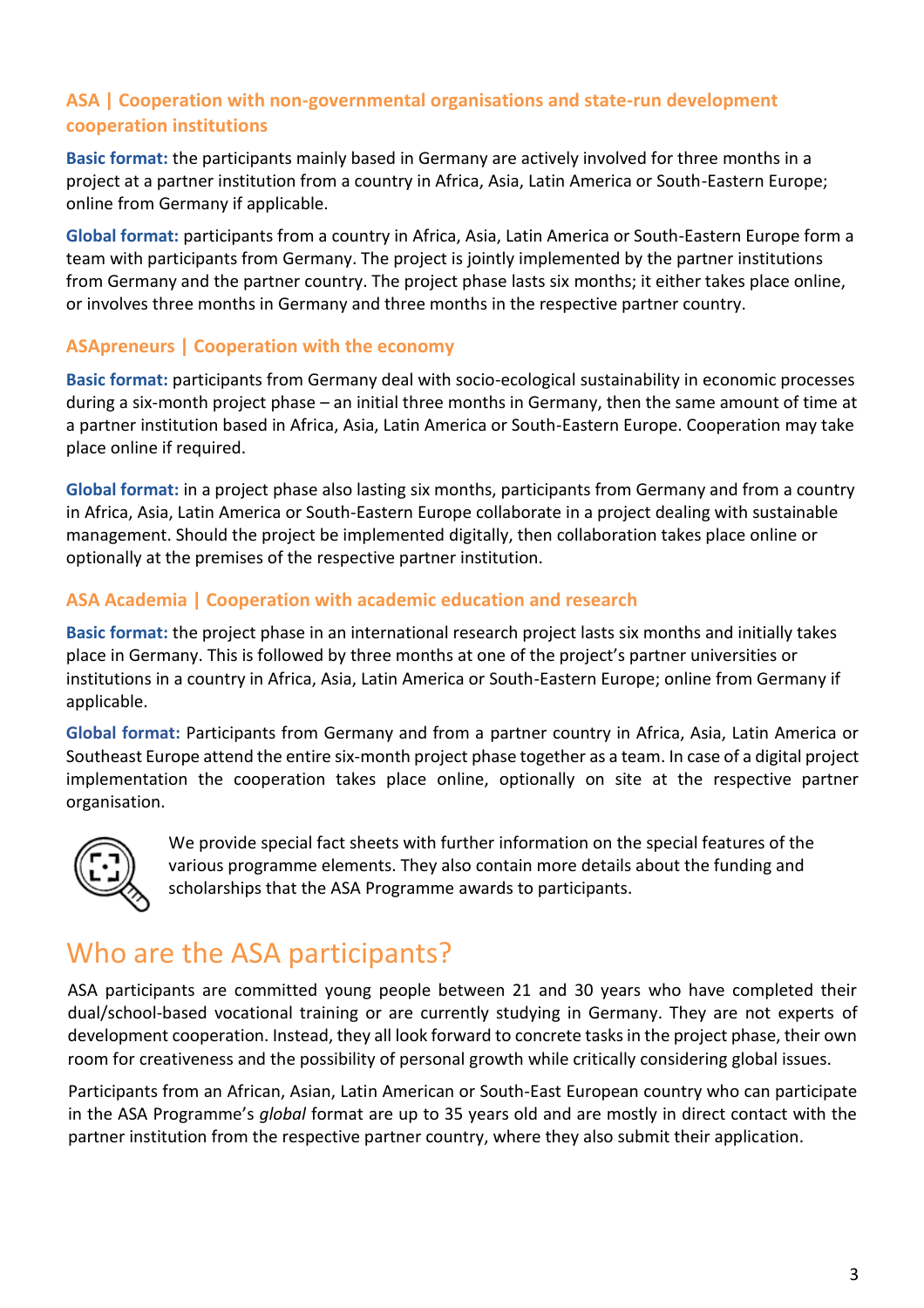# Reasons for joining the ASA Programme

The ASA Programme promotes collaborative learning, experience and interaction in a networked and adaptive world. Together with you and other partners from civil society, academia and business, we seek to empower our participants to make their contribution towards tackling global challenges in line with the United Nations 2030 Agenda.

- As a partner institution you profit from qualified and committed young people who support your project. They are eager to learn from you while contributing their own experiences, skills and ideas.
- Exchanging ideas concerning global issues with other participants can provide a significant impetus for your future engagement. After an ASA participation you usually remain committed to sustainable development, and to promoting an understanding of global interdependencies in society.
- You also benefit from the ASA Programme's worldwide network.
- You position yourself as an organisation fit for the future and an attractive employer.
- Offering a joint project with another organisation can contribute to an extension and consolidation of your international cooperation and partnerships.
- You are welcome to ask participants for a detailed report and an evaluation of the project results after its conclusion

Upon request, we will be happy to advise you on the development and elaboration of your project proposal.

# The deadline by which we expect your project proposal

- **15 August 2022:** deadline for submission of project proposals
	- by partner institutions that have already implemented a project in the ASA basic and/or ASA global formats.
- **15 September 2022:** deadline for submission of project proposals
	- by new partner institutions in the ASA basic or ASA global programme elements
	- for all project proposals relating to ASApreneurs and ASA Academia.

#### How to contact us

ASA basic and ASA global: [asa-akquise@engagement-global.de](mailto:asa-akquise@engagement-global.de) ASApreneurs: [asapreneurs@engagement-global.de](mailto:asapreneurs@engagement-global.de) ASA Academia: [asa-hochschule@engagement-global.de](mailto:asa-hochschule@engagement-global.de)